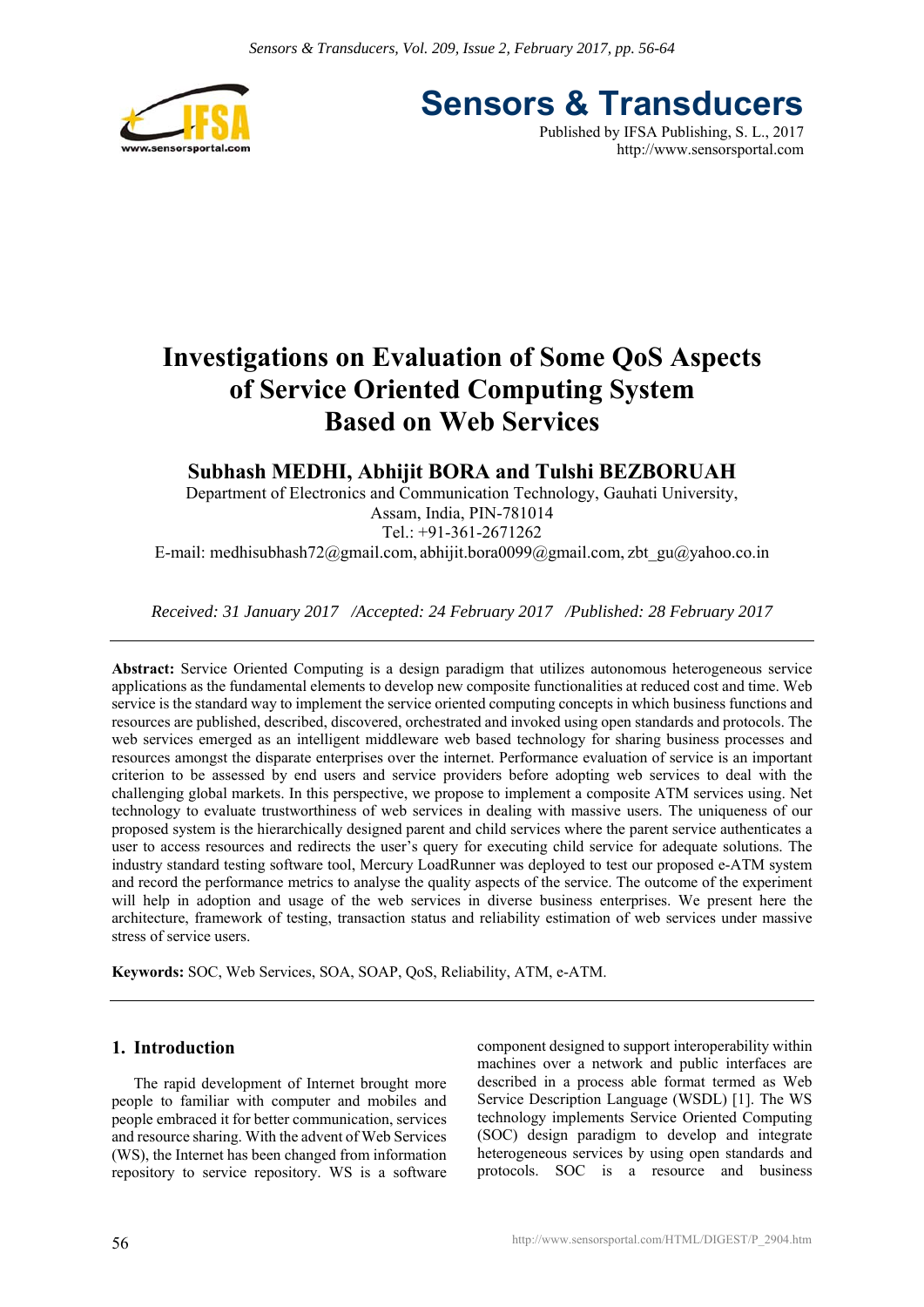functionalities in open environments [2]. The SOC system concentrated on composing autonomous services by using mutually agreed standards and protocols. Service Oriented Architecture (SOA) is an architectural design paradigm to organize and utilize distributed applications deployed in disparate environments that can be controlled by different owners [3]. The WS supports communications with other services and clients using technologies such as Extensible Markup Language (XML), Simple Object Access Protocol (SOAP), WSDL, Universal Description Discovery Integration (UDDI) and internet protocols, such as, hyper text transfer protocol (HTTP) and hyper text transfer protocol secure (HTTPS) [4]. Once the WS is deployed, various heterogeneous organizations that are running on diverse networks can be interconnected for business processes. WS transactions are used for efficient and reliable communication of web applications across the internet where multiple users can access resources simultaneously [5]. It is an important issue to assess the trustworthiness of composite WS built on different networks and languages [6]. The ever growing reliance on the data and services provided by various WS vendors consent these services be superior in performance and reliable, as these services offered over the internet have rapidly permeates our lives due to the convenience and low cost factors [7]. In widespread application of internet technology, WS applications such as online shopping, banking, travel booking, stock trading have been adopted and developed tremendously [8]. WS is becoming more familiar to the people due to the recent development and applications over the internet, as many top companies such as Microsoft, IBM, Oracle and SUN have launched supports for technologies related to WS [9]. An important quality of software is the capability to which it can perform to its intended operation. The reliability is an important factor that represents the quality service delivery of WS system. Thus the reliability of WS system plays an important role in an organization as unreliable service system may lead to economic loss as well as reputation of stakeholders. The software failure is attributed to the quality of software, hardware and human intervention; hence it is essential to analyse the quality of software, hardware and principle of application before implementing in to an existing system. The software reliability is a probabilistic assessment which can be defined as the probability function that the software works failure free within a specified environment and a given amount of time [10]. Many software tools have been developed to estimate the reliability of software that helps to tracks the quality of software product right from the development processes, concept to commissioning. In this study we present a heuristic approach to investigate the quality of service properties in a composite e-ATM service delivery system. The Mercury LoadRunner performance testing tool is deployed to test the proposed model. The statistical analysis of the recorded data for reliability aspects of the WS is presented here.

# **2. Related Work**

In the year 2006, Abdelkarim, *et al.* had addressed the requirements of reliability and fault tolerance of service delivery system and proposed some recovery policies to handle and recover from faults during the composition of WS [11].

In the year 2014, Shangguang Wang *et al.* had proposed a framework for solving multi user WS selection problem by predicting missing QoS values based on the historical QoS values of multi users. The authors stated that this prediction algorithm can predict the multi-QoS values more precisely at same time for different users [12].

In the year 2007, Pat, *et al.* had identified some parameters that can impact the WS dependability. They had elaborated the methods of dependability enhancement by redundancy in space and time [13].

In the year 2007, Michael P., *et al.* had proposed a business aware WSs transaction model and support mechanism. The proposed model allows business functions such as payment, delivery conditions, and dispute resolution policies and blends these functions with QoS criteria [14].

In the year 2010, Huiyuan Zheng, *et al.* had proposed an approach to calculate the QoS for composite services with complex structures. Using the proposed approach, users can explicitly specify their requirement on the mean path, the maximum and minimum value of Quality of Service (QoS) [15].

In the year 2014, Bora, *et al.* had presented an empirical study on hierarchical SOAP based WS implementing WS Security policy. The authors had observed that the WS response time with security incorporation is more than the time without security policy [16].

In the year 2014, Medhi, *et al.* had performed empirical and statistical analysis of hierarchical WS performance by implementing a financial model [17].

In the year 2014, Maurizio Gabbrielli, *et al.* had proposed a methodology which maps Coloured Petri nets-modelled SOAs in to Jolie SOA by exploiting some workflow patterns [18].

In the year 2015, Bezboruah, *et al.* had performed an evaluation of performance of hierarchical WSs using a cluster and non cluster web server [19].

In the year 2015, Bora A., *et al.* had carried out a study on the quality evaluation of interoperability for multi service multifunctional SOC system [20].

In the year 2016, Medhi, *et al.* had implemented a service model e-ATM system using WCF technology incorporating a message level security. The authors had observed that the security policy incorporation in service system influences the performances of WS system [21].

In the year 2017, Medhi, *et al.* had performed investigations on reliability of WCF system implemented in a prototype financial service model. The authors experimentally proved in the proposed model that the reliability of WS remains strong up to 600 virtual users (VU) and degrades with the higher levels of service consumers [22].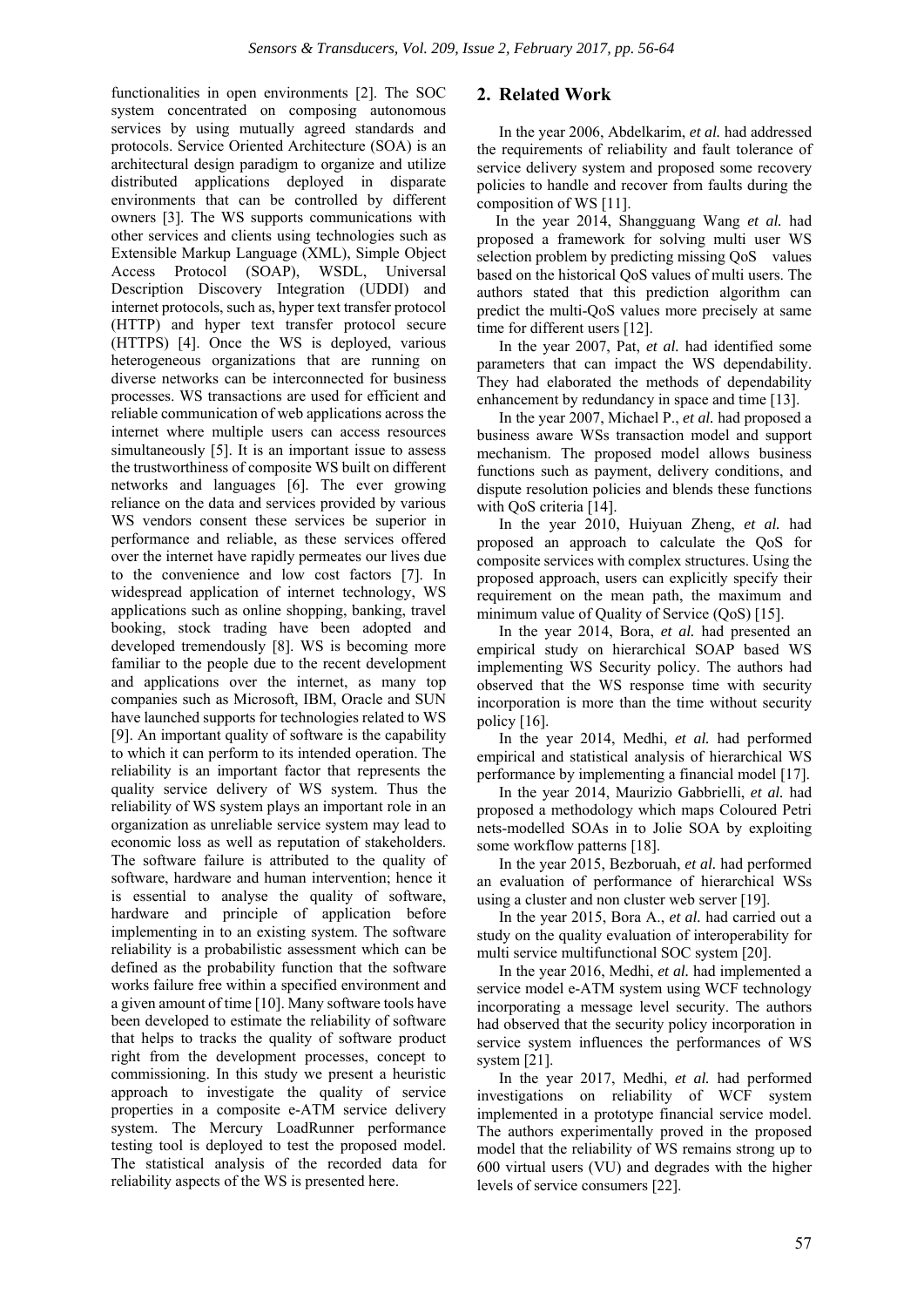This work is an extended version of our study of a series of test conducted randomly by using different levels of VU such as 30, 50, 100, 300, 500, 800, 1000, 1400, 1500, 1900, 2000, 2200 and 2500 [23]. For statistical analysis and evaluation of the service quality of WSs, we have recorded the fault count (FC) for 30 times at 1500 VU. We have improved the average connection refusal to 1.07 % and also extended the test up to 2500 VU.

In this study we have performed the investigations on user perspective evaluation of some QoS characteristics of SOC system based on WS. The novelty of this work is that we have done a series of test randomly at different levels of VU by using an industry standard software testing tool, recorded some quality attributes, failure count and prepared a framework for reliability analysis for predicting the nature of WSs under massive stress of concurrent users.

# **3. Proposed Work and Methodology**

The objective of the proposed work is to implement a prototype electronic automated teller machine (e-ATM) service delivery system using .NET technology to study some QoS attributes of WSs. The prototype service model has three components as presented in Fig. 1:

1) A Service Consumer;

2) Parent ATM service where the consumers identities are authenticated and,

3) Child ATM service to execute Business Processes. The authenticated users are authorised to access the resources that is users queries are served by the Child ATM service application.

To evaluate the availability and scalability of the service model, the software testing tool, Mercury LoadRunner was deployed and recorded some quality of service characteristics of the system. The prototype e-service system was designed to provide all the facilities of commercial bank ATM facilitates to a consumer. A service consumer was developed to invoke the services using the same design and development environment of the service applications. A database of size 15,000 is prepared for testing the proposed service. The service application has been tested at different levels of VU to evaluate the quality of the WSs. The statistical analysis is done on the recorded QoS attributes to estimate the availability, scalability and reliability of the services.

# **4. Software and Hardware Specification**

The software used to develop the service applications at server system are:

a) IIS 7.5;

- b) MS SQL Server;
- c) Microsoft Visual Studio, 2012;

d) Internet Explorer;

e) Windows Server 2008 and the software supporting tools such as Microsoft SDK version 7.1.

The hardware components in the server includes Intel(R) Xenon(R) CPU E5620 processor with 2.4 GHz speed, 8 GB RAM and 600 GB hard drive. The software testing tool Mercury LoadRunner, Windows XP(OS), Internet Explorer, EasyFit5.6 were used by the load generator machine to generate the load on the services. We have created the script by capturing the VU's queries using the tool and replayed to test the service under higher level of loads. The load was given on the WS from a remote windows XP machine. The hardware components in the windows XP machine consists of:

1) Intel (R) Pentium (R) Dual CPUE2200;

2) Processor Speed- 2.2 GHz;

3) RAM- 1GB;

4) Hard Disk- 150 GB.



**Fig. 1.** Proposed E-ATM service architecture.

# **5. Automated Testing Tool**

We have tested our proposed e-ATM service by using Mercury LoadRunner under stress of simulated VUs. Mercury LoadRunner is an industry standard performance and load testing tool for testing system behaviour and performance under stress of simulated users. The Mercury LoadRunner can simulate thousands of users using application software and users are allowed to access resources, record and latter analyse the performance of the system components [24].

#### **5.1. Configuration of the Testing Tool**

Before starting the performance test, we had configured the following parameter to emulate real like user activity and behaviour during testing.

1) Run Logic: The number of iterations.

2) Pacing: This is the controlling time between successive iterations of VU activities.

3) Think Time: The time that a user waits for performing successive operations [25].

4) Bandwidth (BW): The capacity of network that supports the transactions of VU.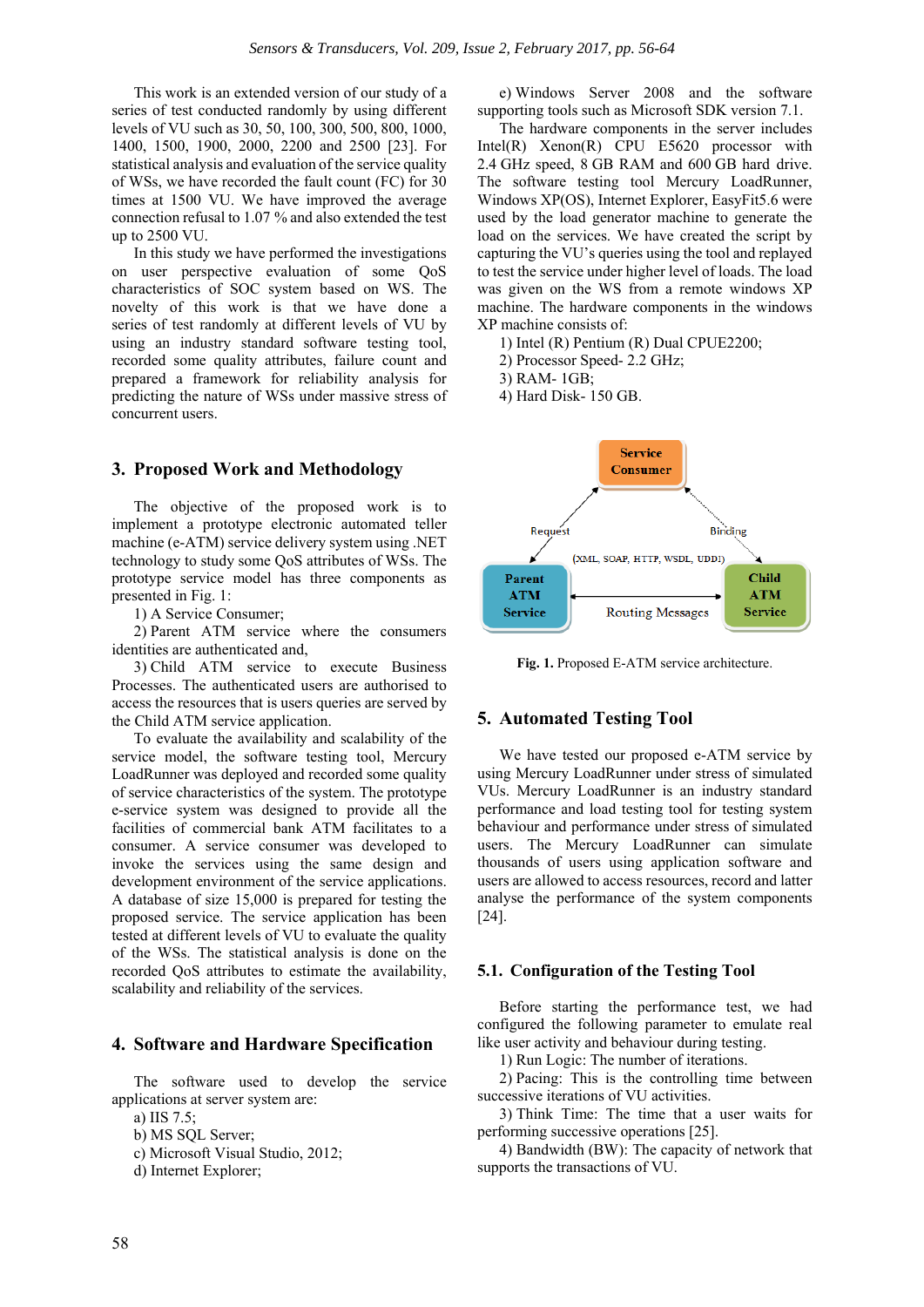#### **5.2. Testing Parameter**

We have recorded the Response Time (s), Hits/s, Throughput (byte/s), and CPU utilization which measures the quality of the system under workloads of concurrent VUs. During the load test, a user was scheduled to start in every 15 seconds and run for 300 s after completion of the ram up time. A think time of 10 s was set for every VU to pause to interact with the system.

The simulated users were used to load the system to observe the behaviour of the service applications at different loads and to measure the stress limit of the system. In this load test, the successful and failure transactions were recorded to analysis and predict reliability aspects of the system at higher loads.

#### **6. Results and Analysis**

We have conducted a series of test randomly at different stress level of VU, such as, 30, 50, 100, 300, 500, 800, 1000, 1400, 1500, 2000, 2200 and 2500 with maximum utilization of BW over the network. A test case for select operation has been prepared for accessing the service. The statistical analysis is carried out over the recorded performance attributes of the service. The different transaction status against massive stress level is presented in Table 1. For statistical analysis the test was conducted for 30 times repeatedly at 1500 VU by using the database of 15000 VUs. It has been observed that the system is responding well up to 1400 VU and consistently serving well with little refusal at larger number of workloads of VU. The average number of refusal at 1500 VU is calculated to be 1.07 %. As seen in the frequency Table 2 and Histogram in Fig. 2, the Histogram is right skewed, which is the feature of a specific distribution of data, so that we can assume that the data distribution is a Weibull distribution. The computed Bin and Frequency of QoS metrics Response Time(s), Throughput (byte/s) and Hits/s are presented in Table 3 and plotted in the Histogram as in Fig. 3, Fig. 4 and Fig. 5 respectively. Here, it is observed that the histograms for Hits/s and Throughput are left skewed and histograms for Response Time is right skewed. It predicts that the distributions of data are normal. From Fig. 6, Fig. 7 and Fig. 8 it is seen that the Throughput, Response time and Hits/s are rising with the higher number of VU. In Fig. 9 and Fig. 10 it is observed that the Response Time and Throughput are gradually rising with the higher number of Hits/s. In Fig. 10, the throughput is gradually rising against the Response Time. From these patterns of graphs we can infer that there is a close influences among the Reponses Time, Throughput and Hits/s. The parameter values are scaled up along with the progression of VU. A series of responses is recorded and shown in Table 4. Here, the Hits/s is increasing and the Response Time is very consistent and well acceptable up to 2500 VU. The throughput is increasing as expected against the larger

values of VU. The CPU Time and Disk Time utilization are less than 1 % up to 2500 VU. From these out comes we can conclude that our proposed WCF based e-ATM system is quite scalable and robust against massive number of real like VU.

**Table 1.** The e-ATM service transactions at different VU.

| Operation        | VU   | Pass   | Fail | <b>Total</b> |
|------------------|------|--------|------|--------------|
|                  | 30   | 308    | 0    | 308          |
|                  | 50   | 638    | 0    | 638          |
|                  | 100  | 1897   | 0    | 1897         |
|                  | 300  | 13200  | 0    | 13200        |
|                  | 500  | 34500  | 0    | 34500        |
| <b>SQL</b>       | 800  | 85200  | 0    | 85200        |
| Select           | 1000 | 131518 | 0    | 131518       |
| <b>Operation</b> | 1400 | 254213 | 0    | 254213       |
|                  | 1500 | 267183 | 7884 | 275067       |
|                  | 1900 | 462236 | 1682 | 463918       |
|                  | 2000 | 511478 | 1843 | 513321       |
|                  | 2200 | 614424 | 2221 | 616645       |
|                  | 2500 | 774218 | 8148 | 782366       |

**Table 2.** Bin and Frequency of Failure Count.

| <b>Failure Ranges</b> | Frequency |
|-----------------------|-----------|
| $0 - 3$               |           |
| 3-3757                | 22        |
| 3757-7511             |           |
| 7511-11265            |           |
| 11265-15019           |           |
| >15019                |           |

**Table 3.** Bin and Frequency of QoS Metrics.

| <b>Response Time</b> |     | <b>Throughput</b> |                | Hits/s  |                |
|----------------------|-----|-------------------|----------------|---------|----------------|
| Bin                  | Fre | Bin               | Fre            | Bin     | Fre            |
| 0.039                | 3   | 48750.07          |                | 29.923  |                |
| 0.145                | 11  | 55263.86          | 3              | 33.869  | $\mathfrak{D}$ |
| 0.251                | 9   | 61777.65          | 9              | 37.815  | 8              |
| 0.356                | 5   | 68291.43          | $\mathfrak{D}$ | 41.761  | $\mathcal{R}$  |
| 0.462                |     | 74805.22          |                | 45.708  |                |
| >0.462               |     | >74805.22         | 10             | >45.708 | 10             |

**Table 4.** QoS Parameter for the e-ATM Service.

| VU   | Hits/s | ResT  | <b>ThrPut</b> | $CPIJ-$<br>Time | Disk-<br><b>Time</b> |
|------|--------|-------|---------------|-----------------|----------------------|
| 30   | 1.537  | 0.043 | 2519.825      | 0.139           | 0.011                |
| 50   | 2.279  | 0.042 | 3727.144      | 0.105           | 0.010                |
| 100  | 4.054  | 0.048 | 6630.339      | 0.369           | 0.010                |
| 300  | 10.595 | 0.040 | 17385.96      | 0.144           | 0.008                |
| 500  | 16.71  | 0.038 | 27361.17      | 0.302           | 0.011                |
| 800  | 26.745 | 0.042 | 43778.66      | 0.180           | 0.009                |
| 1000 | 31.771 | 0.117 | 51981.78      | 0.125           | 0.014                |
| 1400 | 46.287 | 0.051 | 75746.08      | 0.099           | 0.007                |
| 1500 | 49.607 | 0.112 | 81153.09      | 0.138           | 0.189                |
| 1900 | 61.712 | 0.079 | 100943.6      | 0.591           | 0.293                |
| 2000 | 61.841 | 0.059 | 101171.3      | 0.300           | 0.010                |
| 2200 | 68.282 | 1.213 | 111938.9      | 0.309           | 0.013                |
| 2500 | 77.884 | 2.692 | 127329.84     | 0.348           | 0.009                |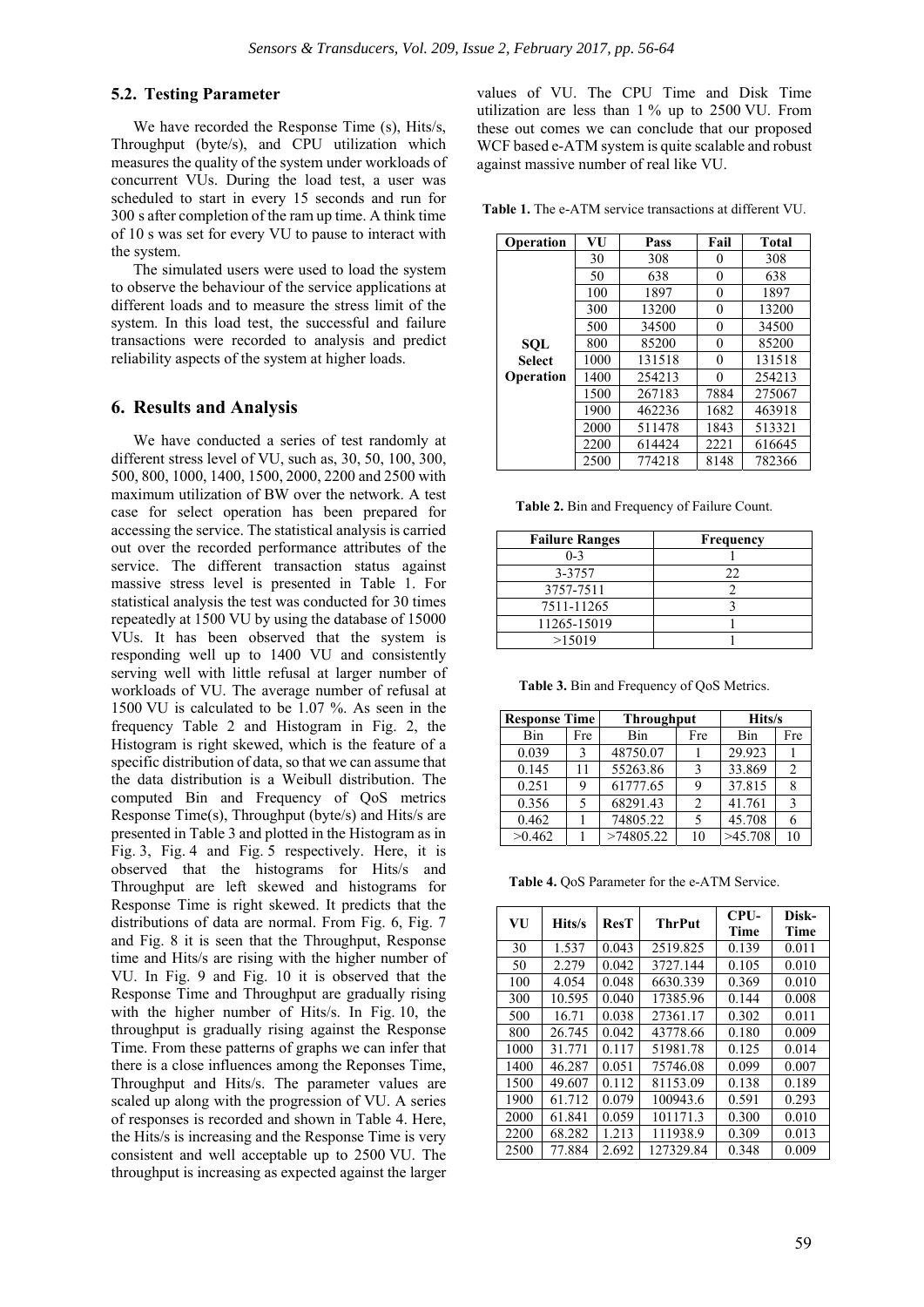









Fig. 6. Throughput (byte/s) VS Virtual Users. **Fig. 7.** Response time (s) VS Virtual Users.



**Fig. 8.** Number Hits/s VS Virtual Users. **Fig. 9.** Response Time (s) VS Hits/s.



**Fig. 2.** Histogram for Failure Count. **Fig. 3.** Histogram for Number of Hits/s.



**Fig. 4.** Histogram for Throughput (byte/s). **Fig. 5.** Histogram for ResponseTime (s).



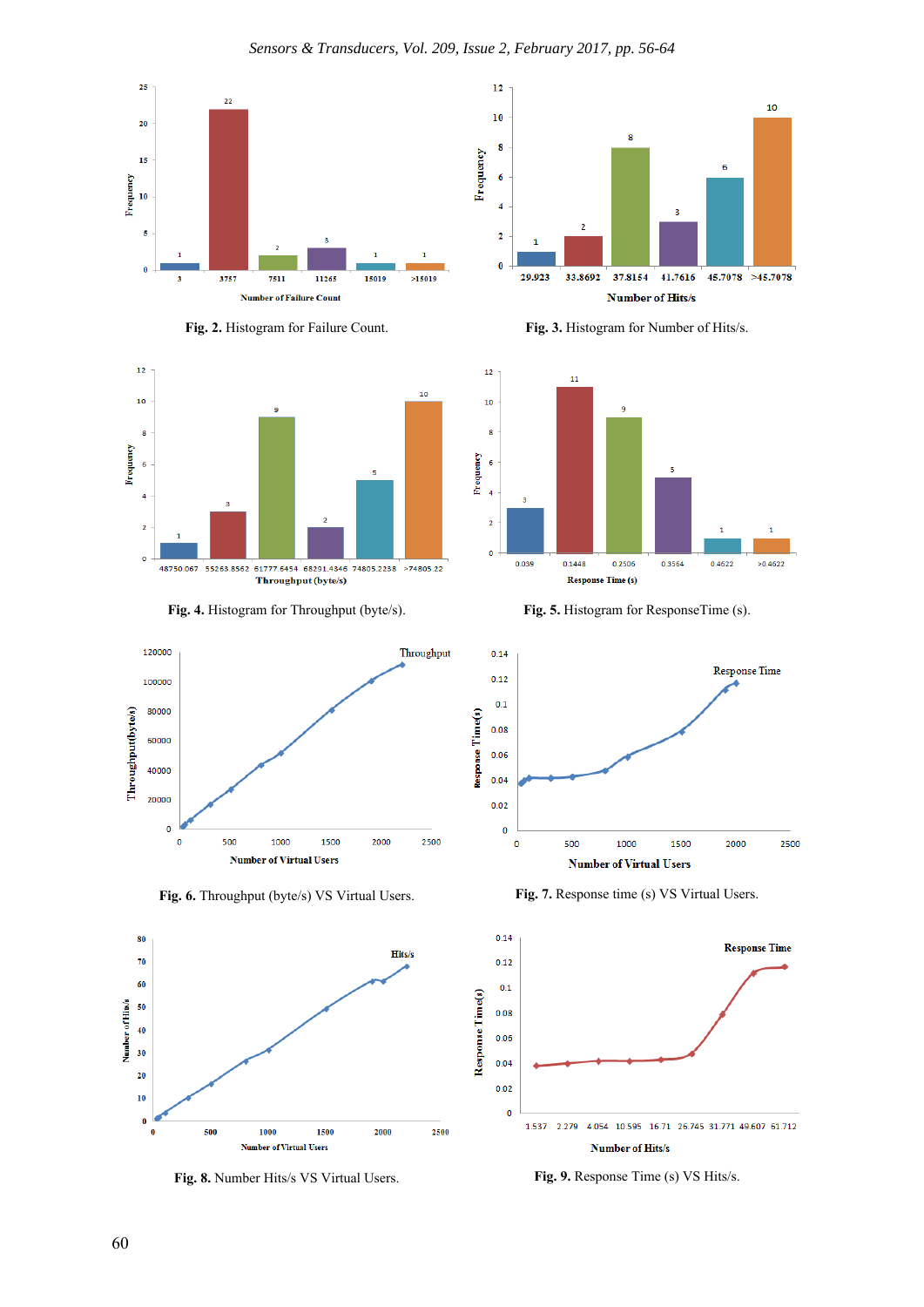



**Fig. 10.** Throughput (byte/s) VS Hits/s.

Fig. 11. Throughput (byte/s) VS Response Time (s).

To further study the distribution of data, we have used the EasyFit, a statistical software tool to estimate the values of shape  $(α)$  and scale parameter  $(β)$  which are found as  $\alpha = 0.62606$  and  $\beta = 2157.7$  [26]. The Weibull cumulative distribution function (CDF) can be calculated by using the Equation (1) for the FC values [27].

$$
CDF=1-\exp \{-(FC/\beta)^{\alpha}\}\tag{1}
$$

# **7. Goodness of Fit (GoF) Evaluation Using Kolmogorov-Smirnov Test**

The Kolmogorov Smirnov (KS) GoF test is used to test whether a data sample comes from a population with a specific distribution. In the distance test, the assumed distribution is correct, if the maximum departure between the observed CDF (F<sub>o</sub>) and the expected CDF  $(F_n)$  distributions are minimum. We have calculated the intermediate values for KS GoF test for Weibull distribution and is given in Table 5. It is seen that the KS GoF test statistic value Dmax (0.1783) is smaller than the KS table critical value (0.24) for  $\alpha$ =0.05 and a sample of size n=30. Based on these outcome, we do not reject the hypothesis that the obtained CDF of the FC is distributed Weibull ( $\alpha$ =0.6261,  $\beta$ =2157.7). Hence the population from where these data were obtained is distributed Weibully.

**Table 5.** Intermediate Values for K-S GoF Test.

| Sl             | Fo     | Fn     | $Fn-1$   | $D+$      | D-        |
|----------------|--------|--------|----------|-----------|-----------|
| 1              | 0.0161 | 0.0333 | 0.0000   | 0.0172    | $-0.0161$ |
|                |        |        | $\theta$ |           |           |
| $\overline{2}$ | 0.0504 | 0.0667 | 0.0333   | 0.0163    | $-0.0170$ |
| $\overline{3}$ | 0.1414 | 0.1000 | 0.0667   | $-0.0414$ | $-0.0748$ |
| 4              | 0.2014 | 0.1333 | 0.1000   | $-0.0681$ | $-0.1014$ |
| $\overline{5}$ | 0.2893 | 0.1667 | 0.1333   | $-0.1227$ | $-0.1560$ |
| 6              | 0.3982 | 0.2000 | 0.1667   | $-0.1982$ | $-0.2315$ |
| 7              | 0.4029 | 0.2333 | 0.2000   | $-0.1695$ | $-0.2029$ |
| 8              | 0.4039 | 0.2667 | 0.2333   | $-0.1372$ | $-0.1706$ |
| 9              | 0.4039 | 0.3000 | 0.2667   | $-0.1039$ | $-0.1372$ |
| 10             | 0.4130 | 0.3333 | 0.3000   | $-0.0796$ | $-0.1130$ |
| 11             | 0.4354 | 0.3667 | 0.3333   | $-0.0687$ | $-0.1020$ |
| 12             | 0.4408 | 0.4000 | 0.3667   | $-0.0408$ | $-0.0741$ |
| 13             | 0.4490 | 0.4333 | 0.4000   | $-0.0156$ | $-0.0490$ |
| 14             | 0.4599 | 0.4667 | 0.4333   | 0.0068    | $-0.0265$ |
| 15             | 0.4787 | 0.5000 | 0.4667   | 0.0213    | $-0.0120$ |
| 16             | 0.4814 | 0.5333 | 0.5000   | 0.0519    | 0.0186    |
| 17             | 0.4869 | 0.5667 | 0.5333   | 0.0797    | 0.0464    |
| 18             | 0.5054 | 0.6000 | 0.5667   | 0.0946    | 0.0612    |
| 19             | 0.5112 | 0.6333 | 0.6000   | 0.1221    | 0.0888    |
| 20             | 0.5182 | 0.6667 | 0.6333   | 0.1484    | 0.1151    |
| 21             | 0.5217 | 0.7000 | 0.6667   | 0.1783    | 0.1449    |
| 22             | 0.6340 | 0.7333 | 0.7000   | 0.0994    | 0.0660    |
| 23             | 0.6526 | 0.7667 | 0.7333   | 0.1141    | 0.0808    |
| 24             | 0.6889 | 0.8000 | 0.7667   | 0.1111    | 0.0777    |
| 25             | 0.8000 | 0.8333 | 0.8000   | 0.0333    | 0.0000    |
| 26             | 0.8866 | 0.8667 | 0.8333   | $-0.0200$ | $-0.0533$ |
| 27             | 0.8947 | 0.9000 | 0.8667   | 0.0053    | $-0.0280$ |
| 28             | 0.8980 | 0.9333 | 0.9000   | 0.0354    | 0.0020    |
| 29             | 0.9035 | 0.9667 | 0.9333   | 0.0632    | 0.0298    |
| 30             | 0.9792 | 1.0000 | 0.9667   | 0.0208    | $-0.0126$ |
|                |        |        | Dmax     | 0.1783    | 0.1449    |

#### **7.1. Confidence Interval of CDF**

The mean value for CDF is estimated at 95% confidence interval for 1500 VU. The populations mean values  $\mu$  can be calculated by using the equation as in (2) [28].

$$
\mu = \overline{x} \pm t_c S D / \sqrt{N} \tag{2}
$$

We consider the mean value of CDF as  $\overline{x}$ , the critical value from  $t_c(0.05,29)$ , the standard deviation as SD, sample size as N and the margin of error as  $t_cSD/\sqrt{N}$ . The estimated population mean  $\mu$  is calculated and presented in Table 6. At 95 % confidence interval, the mean value of CDF lies between 0.51±0.09, i.e. 0.60 and 0.42.

**Table 6.** Estimated values for µ.

|       | $tc(0.05,29)$ Parameter | <b>SD</b> | tcSD/ $\sqrt{N}$ |
|-------|-------------------------|-----------|------------------|
| 2.045 | H 1 F                   | 0.25      | 0.09             |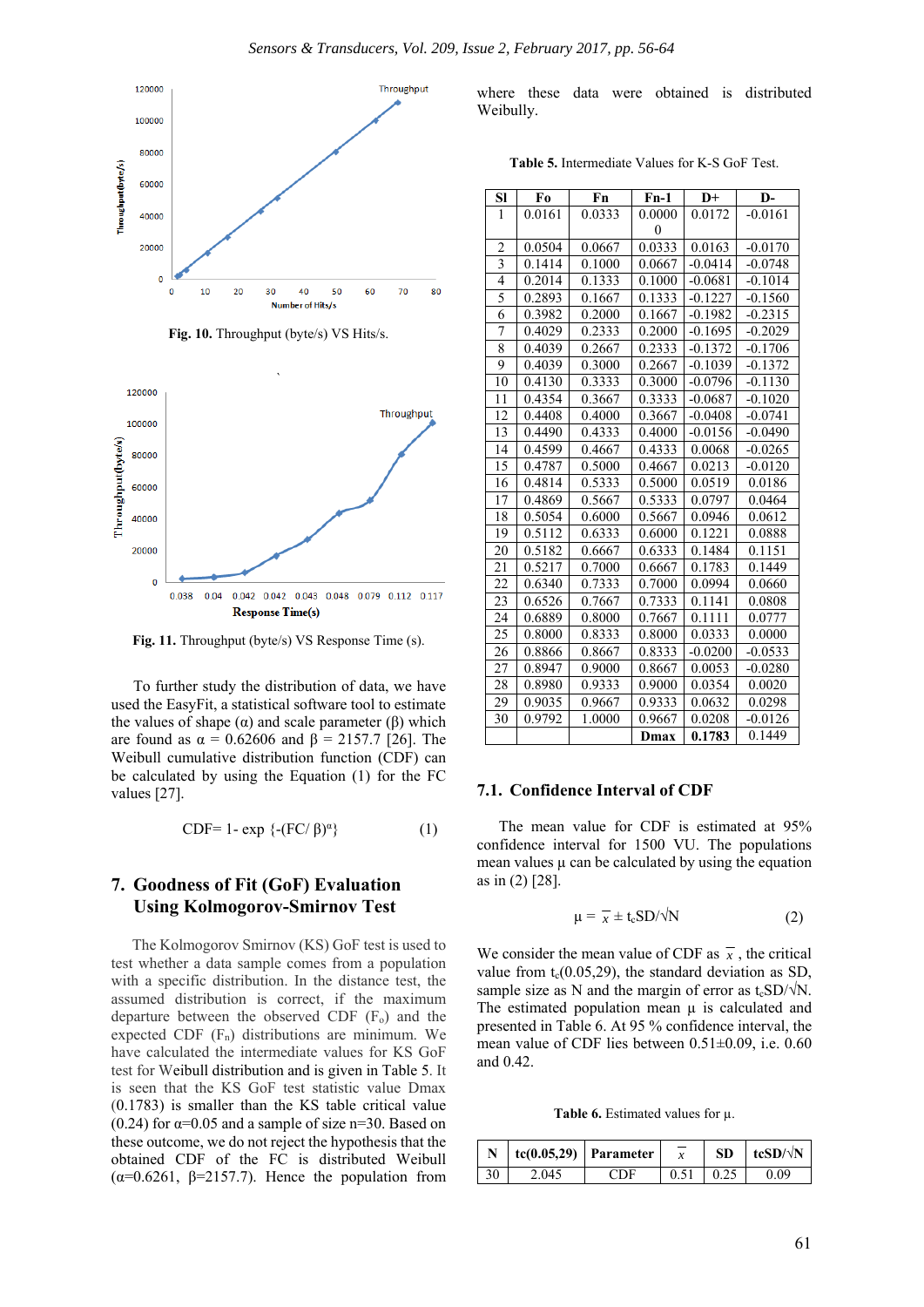### **7.2. Reliability Estimation**

Reliability of a system is evaluated over phases of time and environment that the system executes without failure in the specified period. We have calculated the reliability of our proposed system by using average FC and HTTP transactions from 30 sample data i.e.  $FC = 2507.57$ , HTTP transaction = 225239.5. The probability of failure  $(P_f)$  is calculated as FC/Total HTTP transaction, i.e. 2507.57/225239.5, P<sub>f</sub> = 0.01. The probability of success is the reliability and can be calculated as reliability  $(R) = 1-P_f = 98.89\%$  [29]. Thus the reliability can be defined as the probability of no failure within a specified period of time and stated environment. Reliability can also be estimated by using Equation (3) as in [30].

$$
Re^{-\lambda t} \tag{3}
$$

Here the  $\lambda$  is the transactional failure rate. It is a probability density function for operational time  $\lambda$  (t). The execution time unit is considered as 1, so we set  $t=1$ , the reliability becomes  $R=e^{-\lambda}$ . In practice reliability can be estimated by using the Equation (4).

$$
R=1-\lambda \tag{4}
$$

Thus we obtained the following reliabilities at incremented values of VU:  $R(1500) = 98.89\%$ ,  $R(1900) = 99.64\%$ ,  $R(2000) = 99.64\%$ , R(2200) =99.64 %, and R(2500)=91.52 %. It is noticed that the reliability is consistent against the escalated number of VUs which indicates that the system is fairly scalable at the higher number of VUs. We performed the test at different values of VU randomly and observed that the reliability at 30, 50, 100, 300, 500, 800, 1000 and 1400 VU is 100 %. For the different level of service loads, the system will be serving as expected to the user's request. However, in higher load levels such as 1500, 1900, 2000, 2200 and 2500; the reliabilities estimated are 98.89 %, 99.64 %, 99.64 %, 99.64 % and 91.52 % respectively, i.e. more than 90 % request is served successfully. Thus, we can conclude that the reliability is quite stable and more than 90 % queries are served well in the VU range from 1500 to 2500 that is the users will get most expected responses with little refusals from the WCF service as the web server refuses at massive concurrent request.

The overall reliability evaluation framework with reliability assessment is presented in Table 7. In the FC histogram, it is observed that the highest density of FC is 22 and is occurred in the range from 3-3757 transactions. The histogram for FC follows right skewed. So, we can conclude that our FC distribution is a Weibull distribution.

Using CDF values we have computed the KS statistic by using EasyFit statistical software. It is a tool for statistical data analysis and simulation that allows for fitting probability distributions to make better decisions. From the analysis, it is revealed that the statistics value obtained (0.178) is smaller than the

critical value (0.2417) at  $\alpha$  =0.05 which indicates that the assumed samples were from a population of Weibull distribution. Based on the analysis results we can conclude that the observed data adequately fits in the Weibull distribution. We have evaluated the reliability of our proposed system by increasing VU. In lower number of VU, the reliability estimated to be 100 % and the reliability decreases at escalated number of VU.

**Table 7.** The reliability evaluation framework.

| Parameter                                                       | <b>Remarks</b>                                                                       |  |  |
|-----------------------------------------------------------------|--------------------------------------------------------------------------------------|--|--|
| Transactions at VU 30,<br>50, 100, 300, 500, 800,<br>1000, 1400 | 100 % success                                                                        |  |  |
| Transactions at VU 1500,<br>1900, 2000, 2200, 2500              | Failures observed and<br>increases gradually                                         |  |  |
| FC Histogram at 1500 VU                                         | Right skewed with<br>highest failure density 22<br>in the range from 3-3757          |  |  |
| GoF test using K-S at<br>95 % confidence level for<br>1500 VU   | Failure data distribution<br>qualified in the Weibull<br>distribution                |  |  |
| <b>CDF</b>                                                      | Mean CDF is 0.51 and<br>lies in between 0.60 and<br>0.42                             |  |  |
| Reliability up to 1400 VU                                       | $R=100\%$ . Consumer will<br>get expected services                                   |  |  |
| Reliability for 1500 VU                                         | $R=98.89$ %, acceptable<br>reliability with<br>probability of failure<br>occurrences |  |  |
| Reliability more than<br>1500 VU                                | Service quality degrades<br>gradually                                                |  |  |

#### **8. Conclusion and Future Work**

In this paper we have conducted a series of test at different levels of simulated users that accessed concurrently in the proposed e-ATM model and carried out a statistical analysis of some QoS attributes of WS. We have recorded some performance metrics which measures the quality of the system and plotted the quality metrics in histograms to see the behavior of the service under stress of higher loads. From the Table 4, it is observed that the average Hits/s is gradually increased from 1.537 at 30 VU to 60.138 at 2500 VU. The Response Time (s) was very consistent though the VU was increased gradually from 30 to 2500. The response time is recorded to be less than 1 second up to 2000 VU with a maximum of 2.69 second at 2500 VU. The Throughput is gradually increased with the progression of VU as expected, the minimum value of 2519 byte/s is observed at 30 VU. The maximum value of throughput is recorded to be 127329.84 at 2500 VU. The CPU Time and Disk Time utilization are showing the consistency over the growing limit of VU and the utilization is less than 1 % which indicates that our proposed WCF based e-ATM system is capable to handle large number of consumers on the available BW.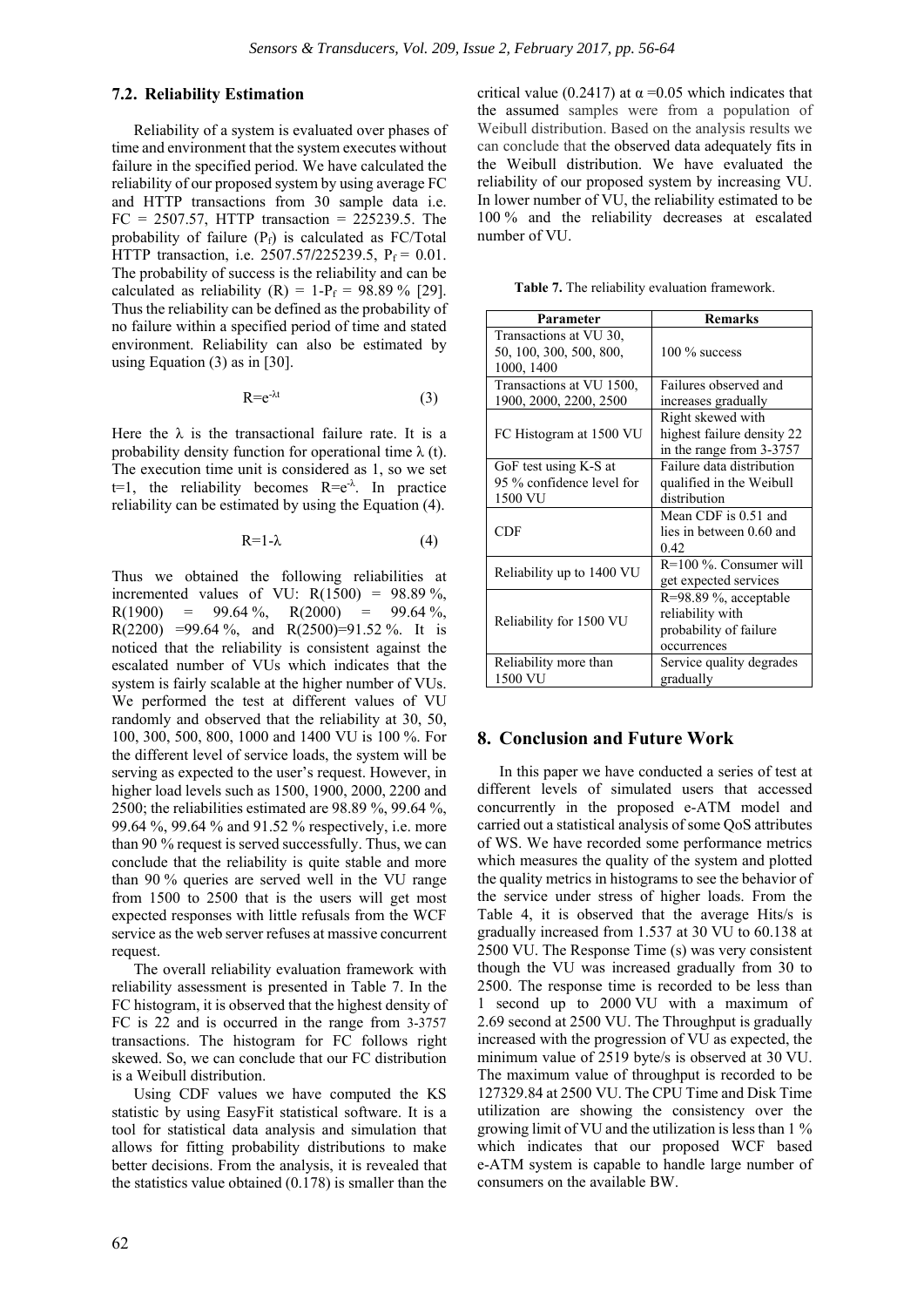Using FC record and analysis approach, we have computed the reliability of our system at different levels of VU and are observed to be quite strong up to 1400 VU and slightly degraded with the progress of VU. More than 90 % services were successful up to 2500 VU. This occurrence of service failures may be attributed to database server or system resources. The experimental study revealed the strong evidence of availability, scalability and reliability of the proposed service to communicate with massive number of VU.

As part of the future work we propose to investigate some QoS aspects of WCF and webAPI Restful service which may highlight the reliability of service system based on different techniques.

#### **Acknowledgement**

The acknowledgement goes to the All India Council of Technical Education (AICTE), Govt. of India for the financial support towards the work (F. No. 8023/BOR/RID/RPS (NER)-84/2010-2011 31st March 2011).

#### **References**

- [1]. W.W.W. Consortium http://www.w3.org/TR/wsgloss
- [2]. Lina Barakat, Simon Miles, Michael Luck, Efficient adaptive QoS-based service selection, *SOCA,* Vol. 8, 2014, pp. 261-275.
- [3]. Marc N. Haines, William Haseman, Service Oriented Architecture Adoption Patterns, in *Proceedings of the IEEE 42nd Hawaii International Conference on System Sciences*, 2009, pp. 1-9.
- [4]. Kenedy Mutange Senagi, George Okeyo, Wilson Cheruiyot, An aggregated technique for optimization of SOAP performance communication in Web services, *SOCA,* Vol. 10, Issue 3, 2016, pp. 273-278.
- [5]. Ruben Casado, Javier Tuya, Muhmmad Younas, A family of Test Criteria for web services Transactions, in *Proceedings of the International Symposium on Advances in Transaction Processing*, Vol. 10, 2012, pp. 880-887.
- [6]. Duhang Zhong, Zhichang Qi, A Petri Net Based Approach for Reliability Prediction of Web services, in *Lecture Notes in Computer Science*, Vol. 4277, 2006, pp. 116-125.
- [7]. Gokhale Swapna S., Paul J. Vndal, Jijun Lu, Performance and Reliability analysis of web server Software Architectures, in *Proceedings of the 12th Pacific Rim International Symposium on Dependable Computing (PRDC'06)*, 2006, pp. 351-358.
- [8]. Wang Haiyan, Wang Suichang, Ding Fei, Reliability Prediction–based Web Service Selection, *Advances in Information Sciences & Service Sciences*, Vol. 5, Issue 9, May 2013, pp. 391.
- [9]. Hou Zhai-Wei, Zhai Hai-Xia, Gao Guo-Hong, A Study on Web Services Performance Optimization, in *Proceedings of the Third International Symposium on Electronic Commerce and Security Workshops*, 2010, pp.184-188.
- [10]. Goel A. L., Software reliability Models: Assumptions, Limitations, and Applicability, *IEEE Transactions on*

*Software Engineering*, Vol. SE 11, No. 12, 1985, pp. 1411-1423.

- [11]. Abdelkarim E., Maheswary P., Vladimir T., Recovery Policies for Enhancing Web service Reliability, in *Proceedings of the IEE International Conference on Web Services (ICWS'06)*, 2006, pp. 189-196.
- [12]. Shangguang Wang, Ching–Hsien Hsu, Zhongjun Liang, Multi-user web service selection based on multi-QoS prediction, *Inf. Syst. Front*, 16, 2014, pp. 143-152.
- [13]. Pat P. W. Chan, Michael R. Lyu, Miroslaw Malek, Reliable Web Services: Methodology, Experiment and Modeling, in *Proceedings of the IEEE International Conference on Web Services*, USA, 2007, pp. 679-687.
- [14]. Michael P. Papazoglow, Benedikt Kratz, Web services technology in support of business transactions, *SOCA,*  Vol. 1, 2007, pp. 51-63.
- [15]. Huiyuan Zheng, Jian Yang, Weiliang Zhao, QoS Analysis and Service Selection for Composite Services, in *Proceedings of the IEEE International Conference of Services Computing*, 2010, pp. 122-129.
- [16]. Bora A., Bezboruah T., Investigation on Security Implementation and performance Aspects of MedWS: a Hierarchical SOAP based Web Service, *International Journal of Database Theory and Application*, Vol. 7, No. 4, 2014, pp. 169-188.
- [17]. Medhi S., Bezboruah T., Investigations on implementation of e-ATM Web services based on .NET technique, *International Journal of Information Retrieval Research*, Vol. 4, No. 2, April-June 2014, pp. 41-56.
- [18]. Maurizio Gabbrielli, Saverio Giallorenzo, Fabrizio Montesi, Service-Oriented Architectures: From Design to Production Exploiting Workflow Patterns, in *Proceedings of the 11th International Symposium on Distributed Computing and Artificial Intelligence*, Salamanca, Spain, Vol. 290, Jun. 2014, pp. 131-139.
- [19]. Bezboruah T., Bora A., Performance Evaluation of Hierachical SOAP Based Web Service in Load Balncing Cluster-Based and Non-Cluster Based Web Server, *International Journal of Information Retrieval Research*, Vol. 5, Issue 4, 2015, pp. 20-31.
- [20]. Bora A., Bezboruah T., Some aspects of QoS for Interoperability of Multi Service Multifunctional Service Oriented Computing, in *Proceedings of the IEEE International Conference on Research in Computational Intelligence and Communication Network*, India, 2015, pp. 363-368.
- [21]. Subhash Medhi, Abhijit Bora, Tulshi Bezboruah, Security Impact on e-ATM Windows Communication Foundation Services using Certificate based Authentication and Protection: An implementation of Message Level Security based on .NET Technique, *International Journal of Information Retrieval Research*, Vol. 6, Issue 3, July-September, 2016, pp. 1-15.
- [22]. Subhash Medhi, Abhijit Bora, Tulshi Bezboruah, Investigations On Some Aspects of Reliability of Content Based Routing SOAP based Windows Communication Foundation Services, *International Journal of Information Retrieval Research*, Vol. 7, Issue 1, January-March 2017, pp. 17-31.
- [23]. Subhash Medhi, Abhijit Bora, Tulshi Bezboruah, Investigations on user perspective evaluation of some reliability aspects of web services, in *Proceedings of the 1st International Conference on Advancement of Computer Communication & Electrical Technology (ACCET'16)*, 21-22 October 2016, pp. 65-69.